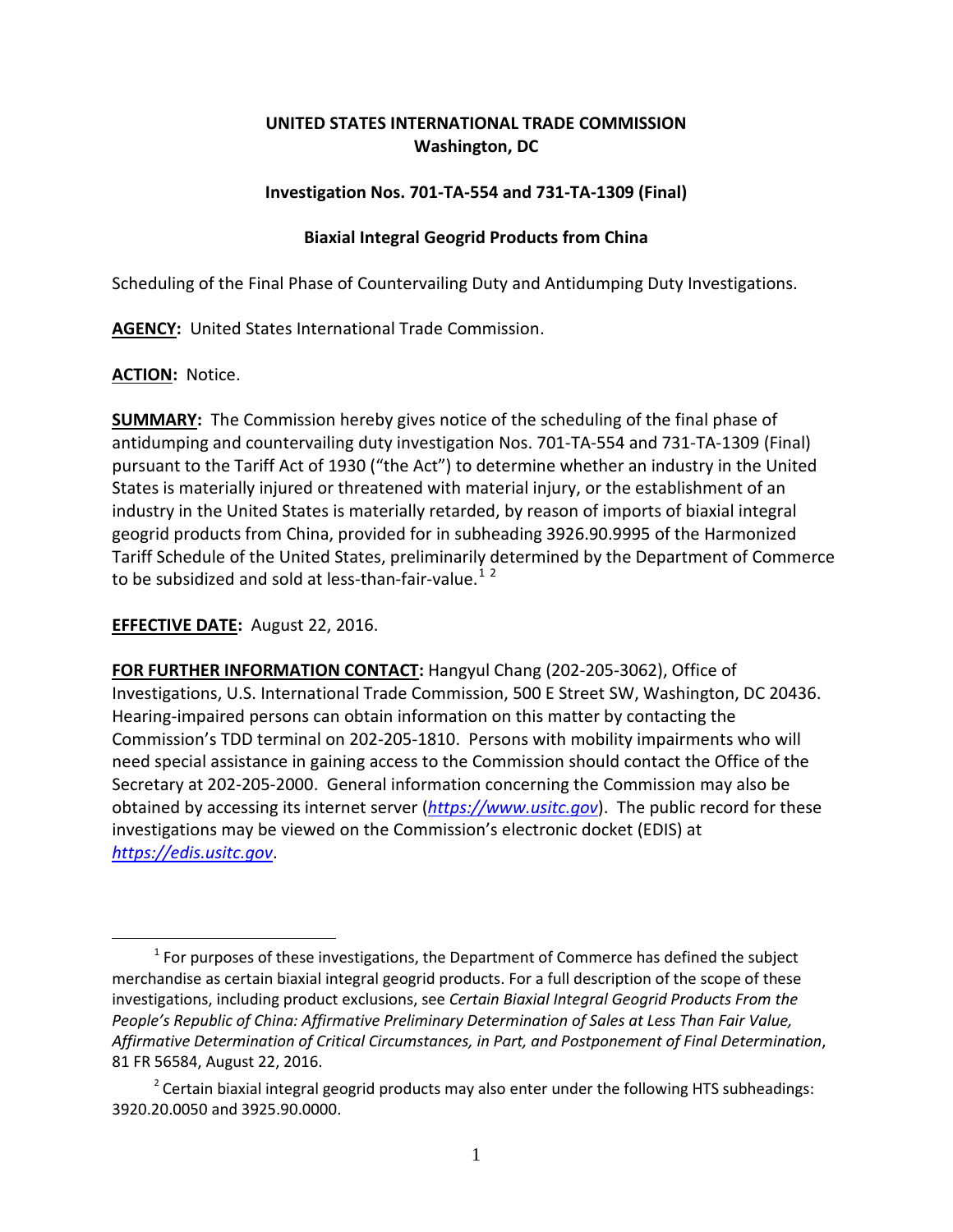#### **SUPPLEMENTARY INFORMATION:**

**Background.**--The final phase of these investigations is being scheduled pursuant to sections 705(b) and 731(b) of the Tariff Act of 1930 (19 U.S.C. 1671d(b) and 1673d(b)), as a result of affirmative preliminary determinations by the Department of Commerce that certain benefits which constitute subsidies within the meaning of section 703 of the Act (19 U.S.C. 1671b) are being provided to manufacturers, producers, or exporters in China of biaxial integral geogrid products, and that such products are being sold in the United States at less than fair value within the meaning of section 733 of the Act (19 U.S.C. 1673b). The investigations were requested in petitions filed on January 13, 2016, by Tensar Corporation, Morrow, Georgia.

For further information concerning the conduct of this phase of the investigations, hearing procedures, and rules of general application, consult the Commission's Rules of Practice and Procedure, part 201, subparts A and B (19 CFR part 201), and part 207, subparts A and C (19 CFR part 207).

**Participation in the investigations and public service list.**--Persons, including industrial users of the subject merchandise and, if the merchandise is sold at the retail level, representative consumer organizations, wishing to participate in the final phase of these investigations as parties must file an entry of appearance with the Secretary to the Commission, as provided in section 201.11 of the Commission's rules, no later than 21 days prior to the hearing date specified in this notice. A party that filed a notice of appearance during the preliminary phase of the investigations need not file an additional notice of appearance during this final phase. The Secretary will maintain a public service list containing the names and addresses of all persons, or their representatives, who are parties to the investigations.

**Limited disclosure of business proprietary information (BPI) under an administrative protective order (APO) and BPI service list.**--Pursuant to section 207.7(a) of the Commission's rules, the Secretary will make BPI gathered in the final phase of these investigations available to authorized applicants under the APO issued in the investigations, provided that the application is made no later than 21 days prior to the hearing date specified in this notice. Authorized applicants must represent interested parties, as defined by 19 U.S.C. 1677(9), who are parties to the investigations. A party granted access to BPI in the preliminary phase of the investigations need not reapply for such access. A separate service list will be maintained by the Secretary for those parties authorized to receive BPI under the APO.

**Staff report.**--The prehearing staff report in the final phase of these investigations will be placed in the nonpublic record on December 7, 2016, and a public version will be issued thereafter, pursuant to section 207.22 of the Commission's rules.

**Hearing.**--The Commission will hold a hearing in connection with the final phase of these investigations beginning at 9:30 a.m. on Tuesday, December 20, 2016, at the U.S. International Trade Commission Building. Requests to appear at the hearing should be filed in writing with the Secretary to the Commission on or before December 15, 2016. A nonparty who has testimony that may aid the Commission's deliberations may request permission to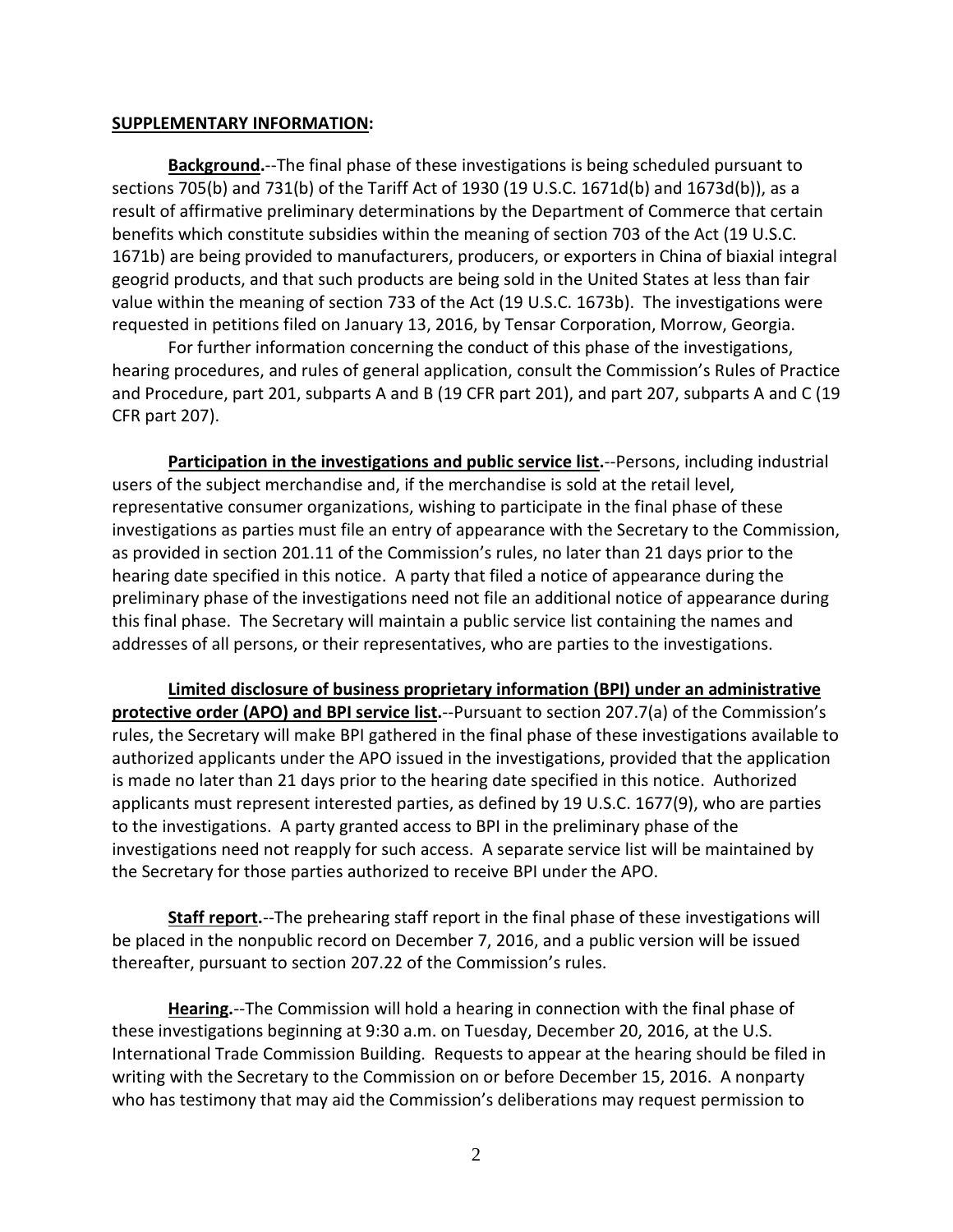present short statement at the hearing. All parties and nonparties desiring to appear at the hearing and make oral presentations should participate in a prehearing conference to be held on December 16, 2016, at the U.S. International Trade Commission Building, if deemed necessary. Oral testimony and written materials to be submitted at the public hearing are governed by sections 201.6(b)(2), 201.13(f), and 207.24 of the Commission's rules. Parties must submit any request to present a portion of their hearing testimony **in camera** no later than 7 business days prior to the date of the hearing.

**Written submissions.**--Each party who is an interested party shall submit a prehearing brief to the Commission. Prehearing briefs must conform with the provisions of section 207.23 of the Commission's rules; the deadline for filing is December 14, 2016. Parties may also file written testimony in connection with their presentation at the hearing, as provided in section 207.24 of the Commission's rules, and posthearing briefs, which must conform with the provisions of section 207.25 of the Commission's rules. The deadline for filing posthearing briefs is December 29, 2016. In addition, any person who has not entered an appearance as a party to the investigations may submit a written statement of information pertinent to the subject of the investigations, including statements of support or opposition to the petition, on or before December 29, 2016. On January 26, 2017, the Commission will make available to parties all information on which they have not had an opportunity to comment. Parties may submit final comments on this information on or before January 30, 2017, but such final comments must not contain new factual information and must otherwise comply with section 207.30 of the Commission's rules. All written submissions must conform with the provisions of section 201.8 of the Commission's rules; any submissions that contain BPI must also conform with the requirements of sections 201.6, 207.3, and 207.7 of the Commission's rules. The Commission's *Handbook on E-Filing*, available on the Commission's website at *[https://edis.usitc.gov](https://edis.usitc.gov/)*, elaborates upon the Commission's rules with respect to electronic filing.

Additional written submissions to the Commission, including requests pursuant to section 201.12 of the Commission's rules, shall not be accepted unless good cause is shown for accepting such submissions, or unless the submission is pursuant to a specific request by a Commissioner or Commission staff.

In accordance with sections 201.16(c) and 207.3 of the Commission's rules, each document filed by a party to the investigations must be served on all other parties to the investigations (as identified by either the public or BPI service list), and a certificate of service must be timely filed. The Secretary will not accept a document for filing without a certificate of service.